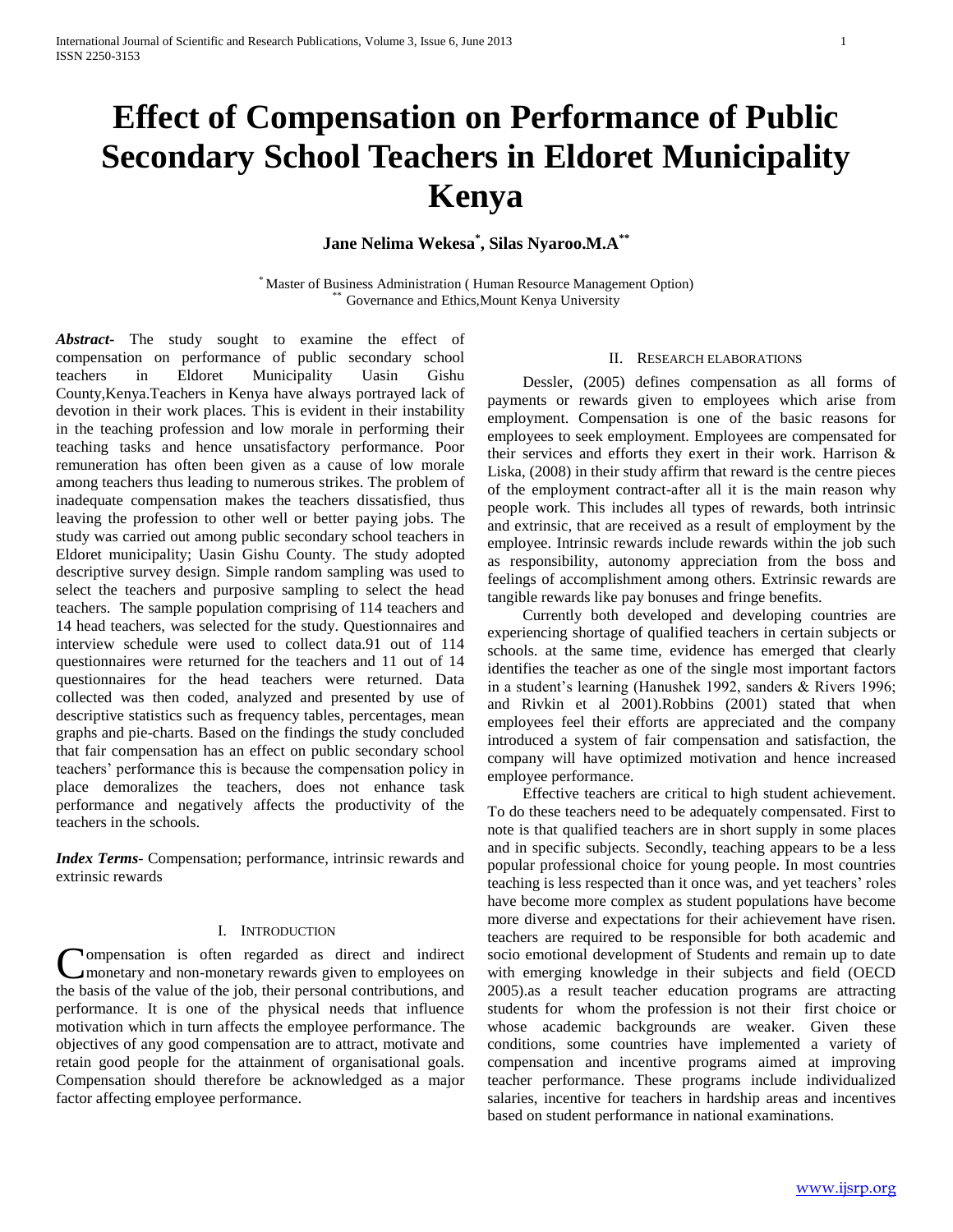Compensation has a great influence in the recruitment of employees, motivation; productivity and employee turnover (Benardin&Russel, 1993).The level and the strategic role of compensation should be of concern because the level of compensation will determine the lifestyle, self esteem and the value of the company. However providing appropriate compensation that is fair and adequate to meet the requirements of a good compensation package is the most difficult to implement by most organizations.

 Zaman et al (2011) indicated that there is a significant and positive relationship between extrinsic rewards and employee motivation and hence performance but the challenge is that employers are not offering fair and adequate financial rewards to their employees. if employees feel that their effort is appreciated and the company has a good compensation structure based on job evaluation, the employees' motivation and commitment will improve and hence performance. The greater the rewards offered to the employee the greater the levels of their performance. Bates & Holton (1995) defines performance as a multi-dimensional construct, the measurement of which varies, depending on a variety of factors. They add that it is important to determine whether the measured objective is to asses performance outcomes or behaviour.

 The study survey results in 1996 conducted by Mclean and Tanner (Hays, 1999) revealed that 70% of CEOs (chief executive officer) and 58% of human resource managers said that the company can implement compensation programs to improve performance of employees. Patton (1999) states that "if you heard that money does not provide the motivation to do better or if the compensation in the form of money was ranked low, it is the result of a disability survey". In addition, he said that it is funny if a person is not motivated to excel by money.

 In the study conducted by Probst & Brubaker, (2001) it indicated that the difference between job satisfaction and dissatisfaction lies in the employees and the amount and type of rewards that the employee expects .employees expect that their contribution and efforts should be valued and given importance in the same way they value their job and work towards accomplishing the tasks assigned. Prasetya and Kato (2011) their analysis revealed that there are significant influences from both financial and non financial on the employee performance.

#### III. METHODOLOGY

 The study targeted public secondary school teachers employed by the teachers service commission (TSC) within Eldoret municipality in Uasin Gishu county. The population in this study was 14 secondary schools, 160 teachers and 14 head teachers from Eldoret municipality. The cross-sectional descriptive survey approach was adopted. A survey, according to Kothari, (2008), is a method of securing information concerning an existing phenomenon from all or selected number of respondents of the concerned universe.

 Simple random sampling technique was used to select the public secondary and teachers. 114 teachers were randomly sampled (cochran's formula) from a target population of 160 teachers. It ensured that conclusion from the study can be generalized to the entire population (Mugenda & Mugenda 1999). Purposive sampling was used to sample the head teachers. This is because purposive sampling is characterized by the use of judgment and a deliberate effort to obtain a representative sample by including presumably typical areas of the group in the sample. Data were collected by use of questionnaires and interviews. Questionnaires were used because they are convenient tools where there are a large number of respondents to be handled. Questionnaires were distributed to all the teacher respondents with the intention of obtaining the primary data. The data was collected from the head teachers using interviews. The piloting of the questionnaire was carried out in the 2 schools outside the municipality to establish the reliability of the research instrument. The data obtained were tallied, organized, and its frequencies and percentages calculated and presented in form of tables. This was done by use of descriptive statistics.





**Figure 1: Teachers compensation Policies Source: Survey Data (2011**)

 Majority of the teachers in public secondary schools were uncomfortable with the compensation policies in place. This was evident by 81 or 88.5% of the respondents who indicated that they were not comfortable or 15 or 16.66% who were happy with the compensation policies. On the same note for those who indicated that they were not happy with the policies 73 or 80% did said that the package was too small or minimal to meet their basic needs.18 or 20% stated that the compensation was much lower than what other employees in the private sector or in the public service were taking home.

#### **Head Teachers' Response On Compensation**

Majority of the head teacher's respondent that is 10 or 95% either disagreed or strongly disagreed with the statement that teachers were adequately compensated. The average salary received was not appropriate with their educational qualifications. It is way below teachers' expectations.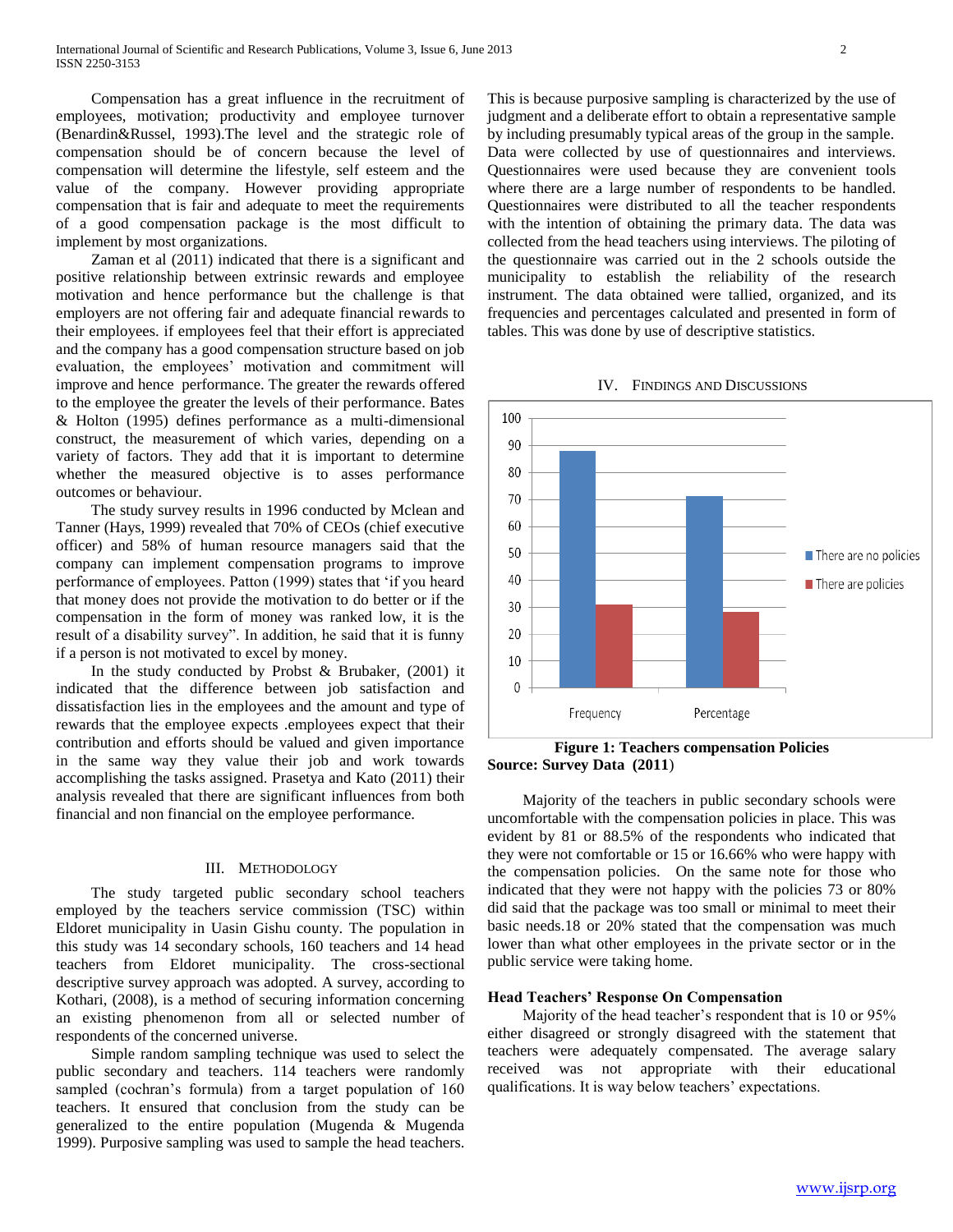## **The teachers' compensation package**

 Descriptive statistical analysis was conducted to analyze the percentage distribution of the respondents" answers to the questionnaires distributed. The items on the questionnaire included: basic pay, allowances, overtime, mode of payment, staff loans, review of basic pay and allowances.

|                    | Very             | Fairly           | <b>Dissatisfied</b> | <b>Very</b>         |
|--------------------|------------------|------------------|---------------------|---------------------|
| <b>Scale</b>       | <b>Satisfied</b> | <b>Satisfied</b> |                     | <b>Dissatisfied</b> |
| <b>Factors</b>     |                  |                  |                     |                     |
| Basic Pay          | $0\%$            | $0\%$            | 58.31%              | 41.69%              |
| Allowances         | 0%               | 0%               | 100%                | 0%                  |
| Overtime           | 0%               | $0\%$            | $0\%$               | $0\%$               |
| Of<br>Mode         | $0\%$            | 77%              | 23%                 | 0%                  |
| Payment            |                  |                  |                     |                     |
| <b>Staff Loans</b> | $0\%$            |                  | 19.2%               | 80.8%               |
| Review Of          | $0\%$            | 30%              | 70%                 | $0\%$               |
| Pay<br>Basic       |                  |                  |                     |                     |
| And                |                  |                  |                     |                     |
| Allowances         |                  |                  |                     |                     |

**Table.1.Responses on teachers compensation package**

## **Source :Processed Primary Data (2011)**

Based on the findings the results the teachers' compensation package was not satisfactory. Majority of the teachers were either dissatisfied or very dissatisfied as per the findings which were presented by 53 respondents or 58.31% and 38 or 41.69% respectively with their basic pay. This means that the basic pay provided by the Teachers Service Commission (TSC) was not sufficient enough to meet the needs of the teachers and is not what the teachers expected.

 On Allowances provided by the teachers service commission (TSC); the entire sampled figure of 91 or 100% of the teachers indicated that they were dissatisfied with allowances provided by the TSC. Meaning that the allowances provided were not appropriate.

 Overtime; none of the respondents responded to this question. It can be concluded that since the teachers were not receiving any overtime they did not see the need to respond to this question.

Mode of payment; majority of the teachers were satisfied with the mode of payment. this was arrived at from the findings where 70 or 77% stated that they were either very satisfied or satisfied with the current arrangement of payment. Only 21 teachers or 23% stated that they were dissatisfied.

 Staff loans; majority of the teachers, 74 or 80.8% were very dissatisfied with the of provision for staff loans. The rest that is 17 or 19.2% were dissatisfied.

## **Compensation systems and its effect on performance**

 The study wanted to find out whether the reward system affected teachers' level of performance. the responses were as indicated in table below:

**Table 2: Compensation System and Performance**

| <b>Response</b> | Frequency | Percentage | <b>Mean</b> |
|-----------------|-----------|------------|-------------|
| Strongly        | 48        | $(1)$ %    | JJ.V        |

| Disagree            |    |       |      |
|---------------------|----|-------|------|
| Fairly Agree        | າເ | 22.1% | 22.1 |
| Disagree            |    | 10.7% | 10.7 |
| <b>Strong Agree</b> |    | 8.4%  | 8.4  |
| Agree               |    | 5.8%  | 5.8  |

Source: Processed Primary data (2011)

 From the findings in, only 8 or 8.4% strongly agree that the reward system was motivating employees. 5 or 5.8% agreed, while 20 or 22.1 % fairly agreed. Some 10 or 10.7% disagreed and 48 or 53% strongly disagreed. This implied that the teachers were not satisfied with the compensation system in place by the teachers service commission TSC.

#### **Intrinsic rewards**

 The intrinsic rewards are intangible and none financial and play a significant role in motivating employees, the teachers made the following responses in relation to intrinsic rewards.

| Table 5. Responses on millinsic rewards |                  |                   |             |  |  |
|-----------------------------------------|------------------|-------------------|-------------|--|--|
| <b>Intrinsic</b>                        | <b>Frequency</b> | <b>Percentage</b> | <b>Mean</b> |  |  |
| <b>Response</b>                         |                  |                   |             |  |  |
| No Response                             | 43               | 47.5%             | 47.5        |  |  |
| Recognition                             | 17               | 18.3%             | 18.3        |  |  |
| Status Symbols                          | 16               | 17.5%             | 17.5        |  |  |
| <b>And Praise</b>                       |                  |                   |             |  |  |
| Promotion                               | 15               | 16.7%             | 16.7        |  |  |
|                                         |                  |                   |             |  |  |
|                                         |                  |                   |             |  |  |

**Table 3: Responses on intrinsic rewards**

# **Source: Processed Primary data (2011**)

 15 or 16.7%.of the teachers indicated that the employer applied promotion as an intrinsic reward, 17 or 18.3% noted that recognition was the intrinsic reward used by the employer, status symbols and praise intrinsic rewards are also applied by the school as indicated by 16 or 17.5% of the teacher. Conspicuously 43 or 47.5% of the teachers did not respond to the question. This implied that intrinsic rewards were missing in those schools.

#### V. CONCLUSIONS AND RECOMMENDATIONS

 The descriptive statistical analysis on the questionnaire and interview answers from public secondary school teachers in Eldoret municipality Uasin Gishu county on the compensation package provided by the Teachers Service Commission indicated that the compensation provided by the TSC was overall " not satisfactory". as many of the teachers were uncomfortable with the compensation package and policies in place.

#### **REFERENCES**

- [1] Bates R.A. and Holton,E.F.(1995)"Computerized Performance monitoring:A review of Human Resource Issues",Human Resource Management Review.Winter pp267-88.
- [2] Bernadin,H.John and Russel J.E.A.(1993) Human Resources Strategy.Singapore:McGraw Hill inc.
- [3] Dessler,G.(2005).Human Resources Management.10th Ed.Prentice-Hall,Pp390.